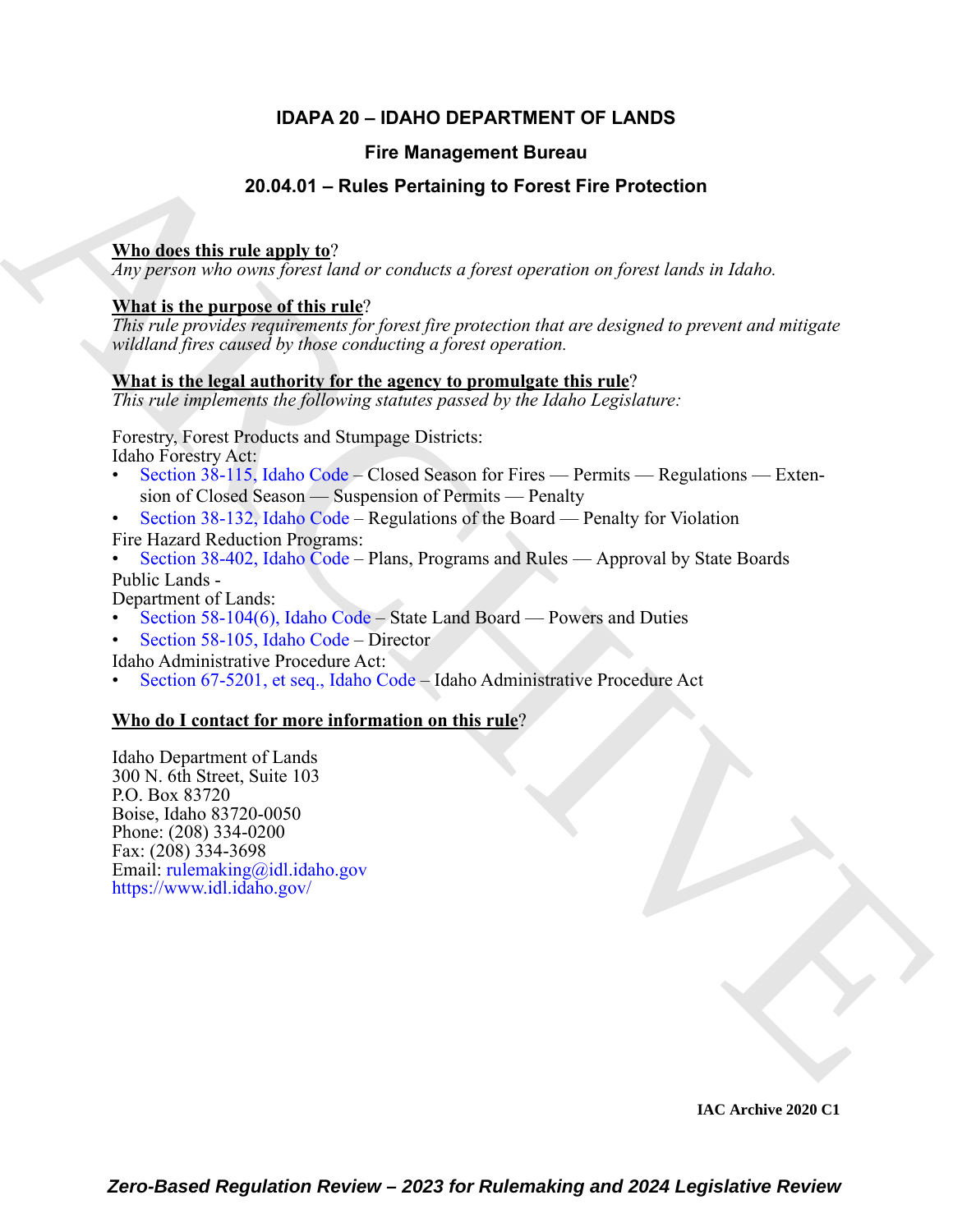# **Table of Contents**

| 20.04.01 - Rules Pertaining to Forest Fire Protection |  |
|-------------------------------------------------------|--|
|                                                       |  |
|                                                       |  |
|                                                       |  |
|                                                       |  |
|                                                       |  |
|                                                       |  |
|                                                       |  |
|                                                       |  |
|                                                       |  |
|                                                       |  |
|                                                       |  |
|                                                       |  |
|                                                       |  |
|                                                       |  |
|                                                       |  |
|                                                       |  |
|                                                       |  |
|                                                       |  |
|                                                       |  |
|                                                       |  |
|                                                       |  |
|                                                       |  |
|                                                       |  |
|                                                       |  |
|                                                       |  |
|                                                       |  |
|                                                       |  |
|                                                       |  |
|                                                       |  |
|                                                       |  |
|                                                       |  |
|                                                       |  |
|                                                       |  |
|                                                       |  |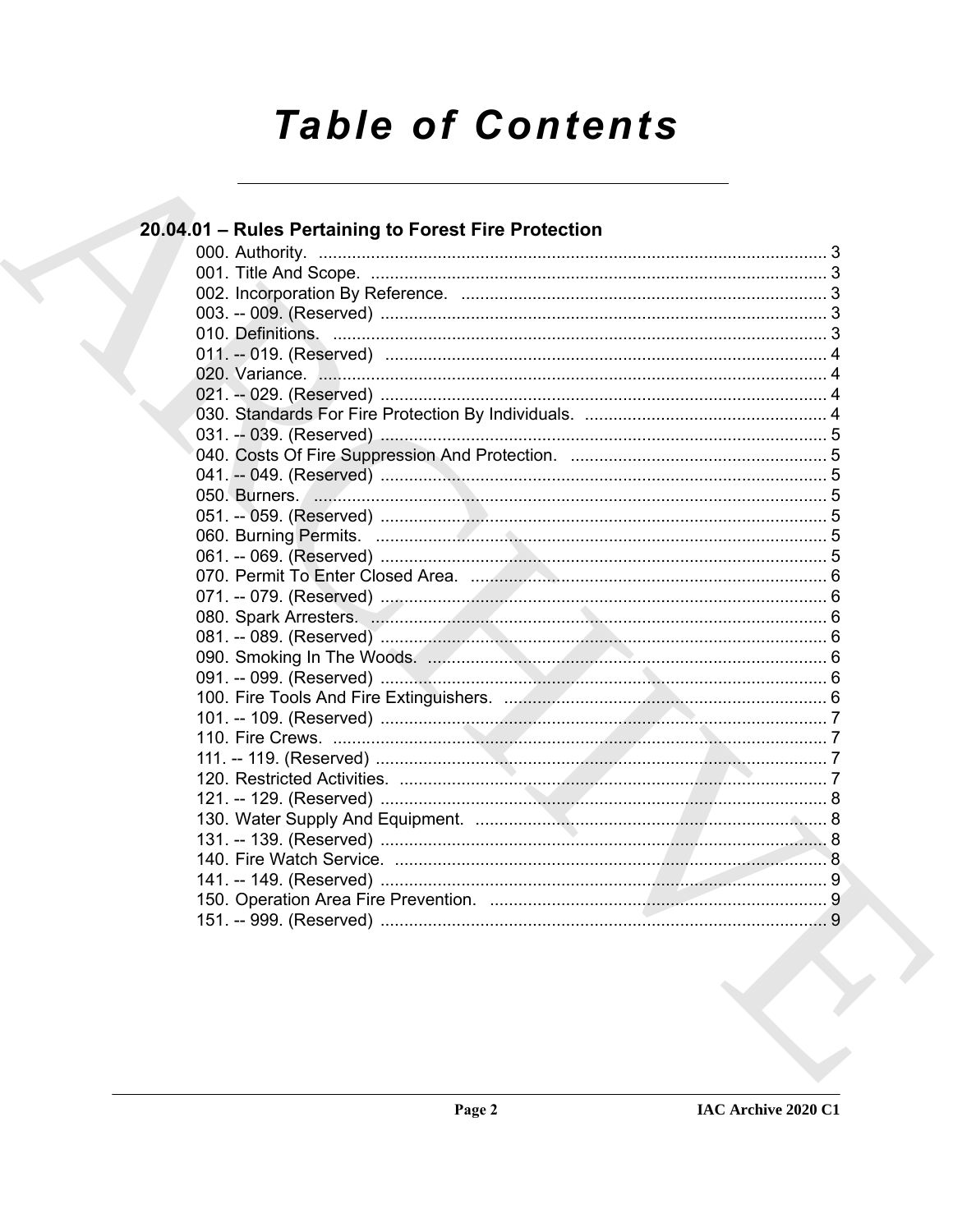#### **20.04.01 – RULES PERTAINING TO FOREST FIRE PROTECTION**

#### <span id="page-2-6"></span><span id="page-2-1"></span><span id="page-2-0"></span>**000. AUTHORITY.**

This chapter is adopted under the legal authority of Sections 38-115, 38-132, 38-402, 58-104(6), 58-105, and 67-5201 et seq., Idaho Code.

#### <span id="page-2-2"></span>**001. TITLE AND SCOPE.**

<span id="page-2-18"></span>**01. Title**. These rules are titled IDAPA 20.04.01, "Rules Pertaining to Forest Fire Protection."

(4-11-19)

<span id="page-2-17"></span>**02. Scope**. These rules govern requirements pertaining to forest fire protection. (4-11-19)

#### <span id="page-2-3"></span>**002. INCORPORATION BY REFERENCE.**

**01.** Incorporated Document. IDAPA 20.04.01 adopts and incorporates by reference the full text of the g documents published by the San Dimas Technology & Development Center (SDTDC). (4-11-19) following documents published by the San Dimas Technology  $\&$  Development Center (SDTDC).

**a.** Spark Arrester Guide – General Purpose and Locomotive (GP/Loco), Volume 1, September 2012, 1251 1809-SDTDC. (4-11-19)

**b.** Spark Arrester Guide – Multiposition Small Engine (MSE), Volume 2, August 2012, 1251 1808- SDTDC. (4-11-19)

**c.** Spark Arrester Guide – Off- Highway Vehicles (OHV), Volume 3, April 2012, 1251 1805-SDTDC. (4-11-19)

**02.** Printed and Bound Copies. Printed copies or bound copies may be viewed at any District Office ted through SDTDC, 444 E. Bonita Ave, San Dimas, 91773. (4-11-19) or requested through SDTDC, 444 E. Bonita Ave, San Dimas, 91773.

#### <span id="page-2-4"></span>**003. -- 009. (RESERVED)**

#### <span id="page-2-8"></span><span id="page-2-7"></span><span id="page-2-5"></span>**010. DEFINITIONS.**

ARCHIVE **01. Block**. A piece of logging equipment where steel rope or cable is actively turning the block's pulley and used as part of a cable logging/yarding system for the specific purposes of establishing tail hold anchor points, intermediate support of main lines, or carriage haul-back capability for the purposes of yarding or hauling of logs to a log landing for transportation to a mill or processing facility. (4-11-19)

<span id="page-2-9"></span>**02. Cable or Cable Assisted Logging**. A harvest system for felling or yarding of forest product materials consisting of the use of a cable assisted harvester or the use of a yarder, spar tree, or intermediate support with motorized or non-motorized carriage to transport logs to the landing for further processing purposes.  $(4-11-19)$ 

**03. Closed Fire Season**. The period from May 10 to October 20, inclusive, of each year or as designated by the Director due to conditions of unusual fire danger pursuant to Section 38-115, Idaho Code. (4-11-19)

<span id="page-2-10"></span>

| <b>Department</b> . The Idaho Department of Lands. |  | $(4-11-19)$ |
|----------------------------------------------------|--|-------------|
|                                                    |  |             |

<span id="page-2-12"></span><span id="page-2-11"></span>**05. Director**. The director of the Idaho Department of Lands or his authorized representative. (10-28-91)

<span id="page-2-13"></span>

| -06.         | <b>District.</b> A designated forest protective district. | $(10-28-91)$ |
|--------------|-----------------------------------------------------------|--------------|
| $\mathbf{A}$ | $\mathbf{v}$                                              | (10.001)     |

<span id="page-2-16"></span><span id="page-2-15"></span><span id="page-2-14"></span>**07.** Fire Warden. A duly appointed fire warden or deputy. (10-28-91)

**08. Forest Land**. Any land which has upon it sufficient brush or flammable forest growth of any kind or size, living or dead, standing or down, including debris or growth following a fire or removal of forest products, to constitute a fire menace to life (including animal) or property. constitute a fire menace to life (including animal) or property.

**09. Forest Operation**. An activity or service conducted on forest lands involving any of the operations as described below where a Certificate of Compliance is required pursuant to Section 38-122, Idaho Code. (4-11-19)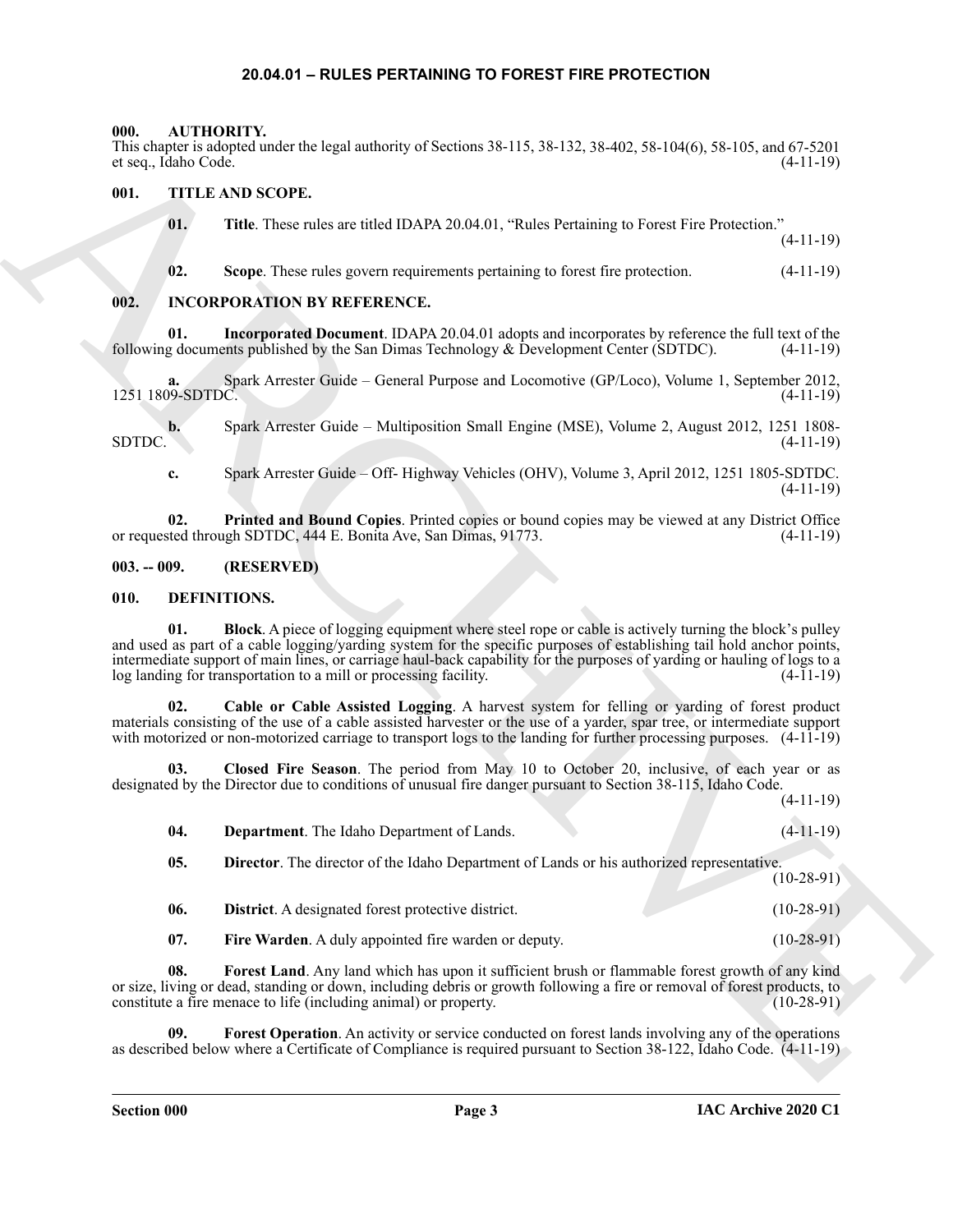### <span id="page-3-4"></span>*Department of Lands*

#### <span id="page-3-10"></span><span id="page-3-9"></span><span id="page-3-8"></span><span id="page-3-7"></span><span id="page-3-6"></span><span id="page-3-5"></span><span id="page-3-0"></span>**011. -- 019. (RESERVED)**

#### <span id="page-3-14"></span><span id="page-3-12"></span><span id="page-3-1"></span>**020. VARIANCE.**

| <b>Department of Lands</b>            | <b>Forest Fire Protection</b>                                                                                                                                                                                                                                                           |              |
|---------------------------------------|-----------------------------------------------------------------------------------------------------------------------------------------------------------------------------------------------------------------------------------------------------------------------------------------|--------------|
| a.                                    | The harvesting of trees using equipment that includes, but is not limited to, felling, bucking,<br>varding, delimbing, and decking operations;                                                                                                                                          | $(4-11-19)$  |
| $\mathbf{b}$ .<br>reduction purposes; | Thinning or mastication operations for stand improvement, stand density management or fuel                                                                                                                                                                                              | $(4-11-19)$  |
| bridges, culverts or structures; and  | Road construction or reconstruction of existing roads including installation or improvement of                                                                                                                                                                                          | $(4-11-19)$  |
| d.                                    | Slash management including chipping, grinding, or other mechanized reduction activities.                                                                                                                                                                                                | $(4-11-19)$  |
| 10.<br>forest products at the stump.  | Metal-Tracked Harvester. Any machine with metal tracks used to fall, bunch or process trees into                                                                                                                                                                                        | $(4-11-19)$  |
| <b>11.</b>                            | <b>Operator</b> . A person who conducts a forest operation.                                                                                                                                                                                                                             | $(4-11-19)$  |
| 12.                                   | <b>Operating Area.</b> That area where a forest operation is taking place.                                                                                                                                                                                                              | $(4-11-19)$  |
| 13.                                   | Person. Includes any person or persons, and any corporation, firm or other entity.                                                                                                                                                                                                      | $(10-28-91)$ |
| 14.<br>with forest land.              | Range Land. Any land that is not cultivated and that has upon it native grasses or other forage<br>plants making it best suited for grazing of domestic and wild animals and which land is adjacent to or intermingled                                                                  | $(10-28-91)$ |
| 15.                                   | Slash. Brush, severed limbs, poles, tops and/or other waste material incident to such cutting or to<br>the clearing of land that are four (4) inches and under in diameter.                                                                                                             | $(10-28-91)$ |
| 16.                                   | State. State of Idaho.                                                                                                                                                                                                                                                                  | $(10-28-91)$ |
| $011. - 019.$                         | (RESERVED)                                                                                                                                                                                                                                                                              |              |
| VARIANCE.<br>020.                     | If conditions or activities require the application of practices that differ from those prescribed in these rules, the<br>Operator must obtain a variance prior to employing any of those differing practices.                                                                          | $(4-11-19)$  |
| 01.                                   | Obtaining a Variance. In order to obtain a variance, the Operator must submit a written request for<br>a variance to the local Fire Warden. The request includes the following:                                                                                                         | $(4-11-19)$  |
| a.                                    | A description of the specific Operating Area where the variance is being requested;                                                                                                                                                                                                     | $(4-11-19)$  |
| b.                                    | The particular conditions that necessitate a variance;                                                                                                                                                                                                                                  | $(4-11-19)$  |
| c.                                    | A detailed description of the alternative practice; and                                                                                                                                                                                                                                 | $(4-11-19)$  |
| d.                                    | A detailed description of how the alternate practice, if applied, will provide fire protection that is<br>equal to or greater than the fire protection provided by the standards set forth in these rules.                                                                              | $(4-11-19)$  |
| 02.                                   | <b>Department Response to Request for Variance</b> . Within five (5) business days from receipt of the<br>variance request, the Department will evaluate the request and notify the Operator in writing of the Department's<br>determination to allow or disallow the variance request. | $(4-11-19)$  |
| $021. - 029.$                         | (RESERVED)                                                                                                                                                                                                                                                                              |              |
| 030.                                  | STANDARDS FOR FIRE PROTECTION BY INDIVIDUALS.                                                                                                                                                                                                                                           |              |

#### <span id="page-3-13"></span><span id="page-3-2"></span>**021. -- 029. (RESERVED)**

#### <span id="page-3-11"></span><span id="page-3-3"></span>**030. STANDARDS FOR FIRE PROTECTION BY INDIVIDUALS.**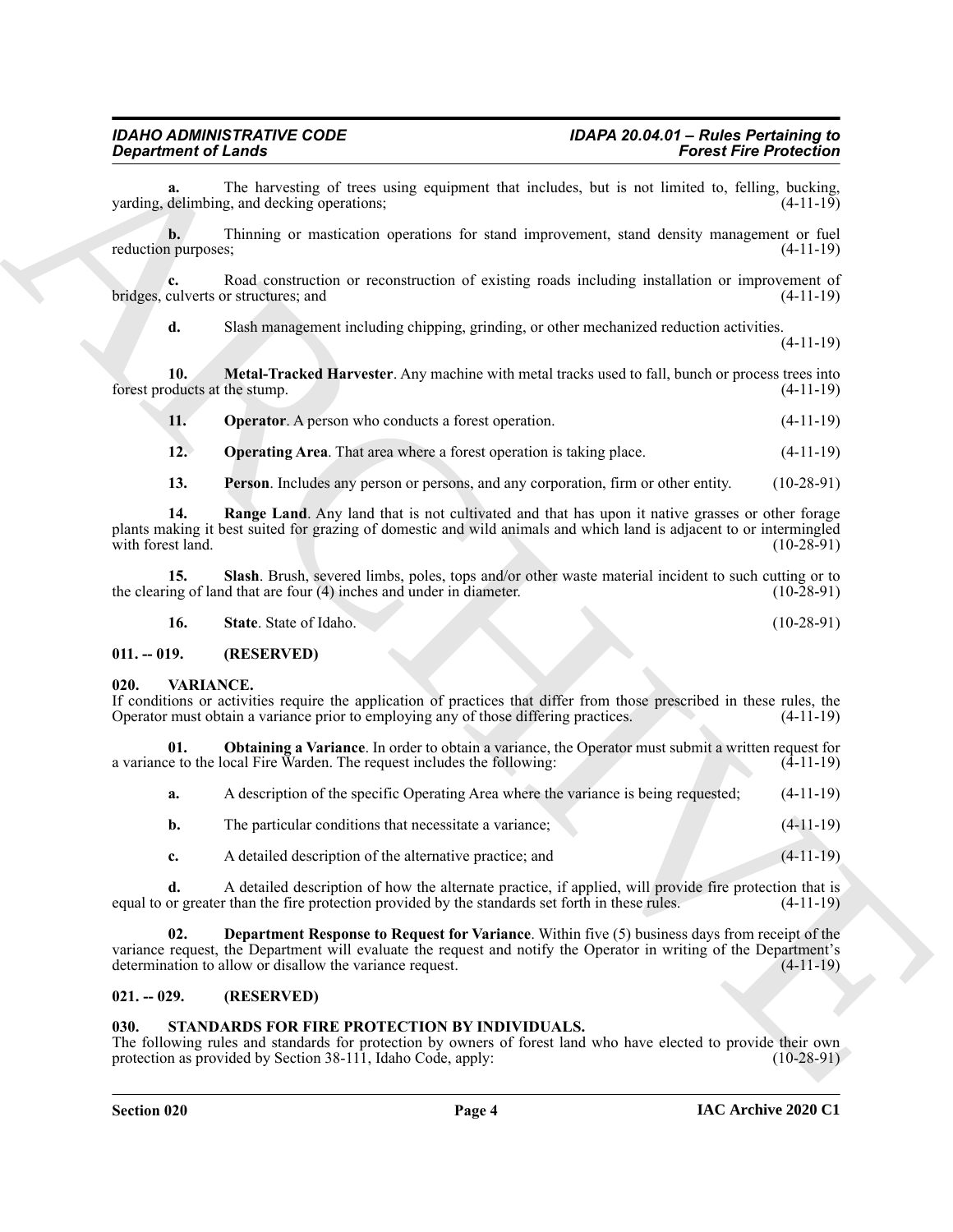**Considered of Lendary Constrainers** Constrainers Constrainers Constrainers Constrainers (a)  $\frac{1}{2}$  (b)  $\frac{1}{2}$  (b)  $\frac{1}{2}$  (b)  $\frac{1}{2}$  (b)  $\frac{1}{2}$  (b)  $\frac{1}{2}$  (b)  $\frac{1}{2}$  (b)  $\frac{1}{2}$  (b)  $\frac{1}{2}$  (b)  $\$ **01. Fire Plans**. Each owner must submit to the director for approval, through the district fire warden in charge of the district in which such forest land lies, before April 1, of each year, a written fire plan that includes, but not be limited to:

<span id="page-4-13"></span>**a.** A map, with scale of two (2) inches to the mile, revealing section, township, and range lines of the forest land involved and showing thereon roads, streams, trails, and the location of protection facilities for such land. (10-28-91)

**b.** A description of the system for discovering and reporting any and all fires originating on or spreading to the forest land involved.

**c.** A statement showing the number of firefighters available for immediate action to suppress any fire rest land: and further, their sources of additional manpower available as firefighters. (10-28-91) on the forest land; and further, their sources of additional manpower available as firefighters.

**d.** A statement showing the type and amount of firefighting equipment in serviceable condition including, but not limited to, fire hose, fire engines, portable pumps, dozers, and mobile equipment for the transportation of men and equipment.

**e.** A statement as to the location of fire-tool caches and the number and kind of serviceable hand tools in each cache kept available for immediate use in firefighting, including shovels, hoes, axes, and fire-pump cans.

 $(10-28-91)$ 

**f.** The name, address, and telephone number of the person who is in charge of the protection facilities vated to carry out the provisions of the fire plan. (10-28-91) and obligated to carry out the provisions of the fire plan.

<span id="page-4-12"></span>**02. Approval of Fire Plan Required**. No plan will become effective unless approved by the director. (10-28-91)

#### <span id="page-4-0"></span>**031. -- 039. (RESERVED)**

#### <span id="page-4-11"></span><span id="page-4-1"></span>**040. COSTS OF FIRE SUPPRESSION AND PROTECTION.**

Whenever the state incurs costs in controlling or extinguishing a fire that any person willfully or is negligently responsible for, such costs include all actual costs to the state, including wages of full-time personnel and use of equipment of the forest protective district or districts where the fire originated or burned. (10-28-91) equipment of the forest protective district or districts where the fire originated or burned.

#### <span id="page-4-2"></span>**041. -- 049. (RESERVED)**

#### <span id="page-4-7"></span><span id="page-4-3"></span>**050. BURNERS.**

Any sawmill, planing mill, shingle mill, or other woodworking plant, or plant manufacturing wood products, operating in or within five hundred (500) feet of forest land, and burning refuse wood material outside of and/or adjacent to such mill or plant, will meet the terms of Section 38-108, Idaho Code. (10-28-91) adjacent to such mill or plant, will meet the terms of Section 38-108, Idaho Code.

#### <span id="page-4-4"></span>**051. -- 059. (RESERVED)**

#### <span id="page-4-8"></span><span id="page-4-5"></span>**060. BURNING PERMITS.**

The burning permit specified in Section 38-115, Idaho Code, is be used to protect public health, safety, and welfare. The permit is subject to the following conditions: (10-28-91)

<span id="page-4-10"></span>**01. When Permit Required**. Permits issued for open fires are required from May 10 to October 20, inclusive, of each year and be limited to that period of time needed to accomplish the permitted burning; provided, however, in no event will such permit be issued to cover a period of more than ten (10) days. (10-28-91)

<span id="page-4-9"></span>**02. Permit Conditions**. Each permit contains all the terms and conditions deemed necessary by the director for such burning, which terms and conditions remain effective for the entire period of the permit. (10-28-91)

#### <span id="page-4-6"></span>**061. -- 069. (RESERVED)**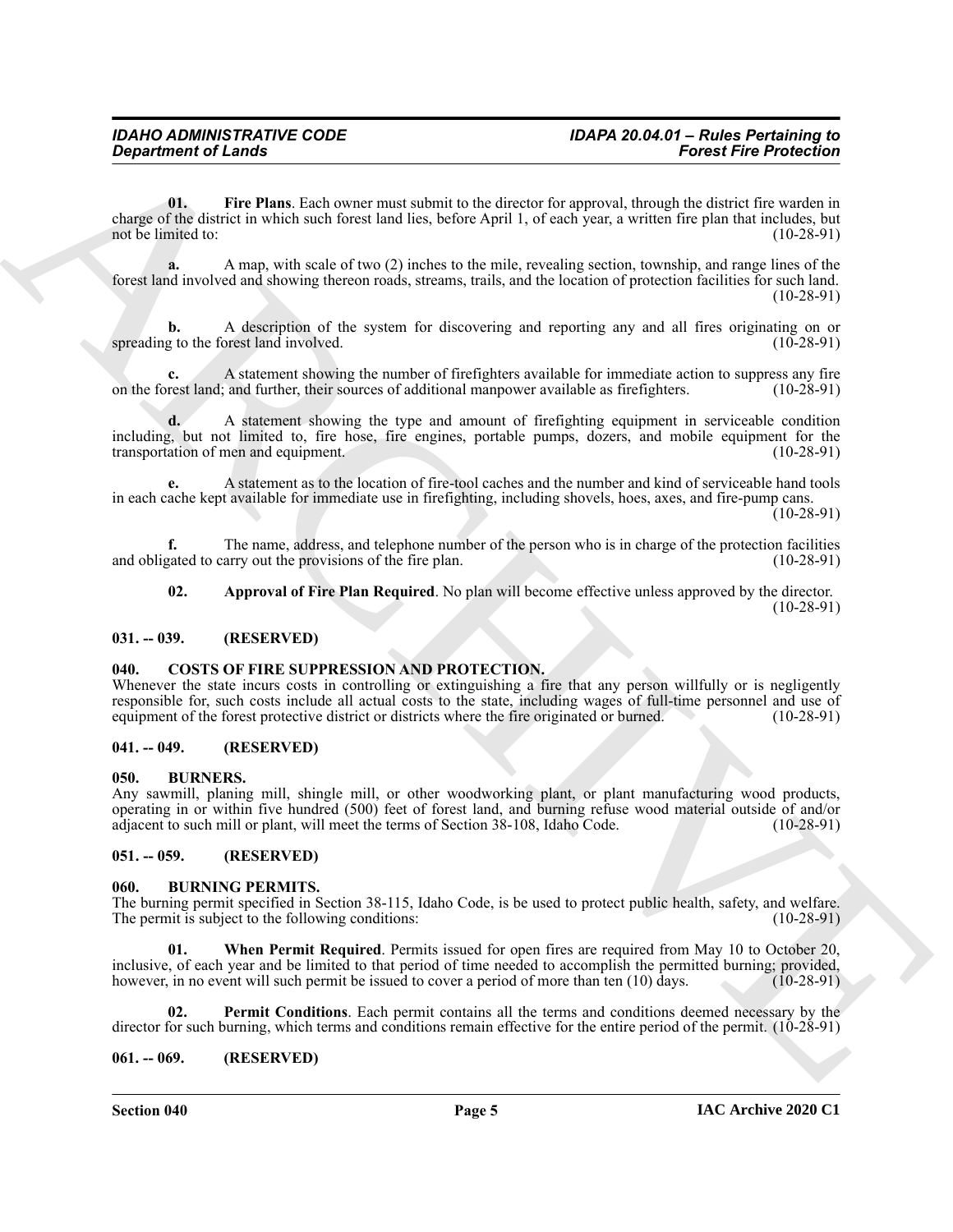### *Department of Lands*

#### <span id="page-5-9"></span><span id="page-5-0"></span>**070. PERMIT TO ENTER CLOSED AREA.**

Pursuant to Section 38-115, Idaho Code, the director, because of critical fire hazard, may close specified areas to entry by any person or party.

<span id="page-5-11"></span>**01. Notice of Closure**. Notice of closure to specified areas will be by proclamation of the director and will be published at least once in a newspaper of general circulation throughout the county or counties affected. Such proclamation will immediately be mailed to the fire wardens of the affected districts. (10-28-91) proclamation will immediately be mailed to the fire wardens of the affected districts.

<span id="page-5-10"></span>**02. Fire Warden Permits**. The fire warden in charge of the forest protective district in which such areas are located may, in his discretion, issue permits to individuals to enter such closed areas. The permittee is required to carry a copy of the permit at all times while in the closed area. (10-28-91) required to carry a copy of the permit at all times while in the closed area.

#### <span id="page-5-1"></span>**071. -- 079. (RESERVED)**

#### <span id="page-5-15"></span><span id="page-5-2"></span>**080. SPARK ARRESTERS.**

**01. Requirements**. The steam or internal combustion engines referred to in Section 38-121, Idaho Code, must be equipped with properly installed, maintained, and effectively working spark arresters that comply with the standards set forth in the San Dimas Technology and Development Center's "Spark Arrester Guide(s)." (4-11-19)

<span id="page-5-17"></span><span id="page-5-16"></span>**02.** Exemptions. The following are exempt from the requirements of the rule: (10-28-91)

**a.** Turbo-charged internal combustion engines in which one hundred percent (100%) of the exhaust is through the turbo-charger. (100%) gases pass through the turbo-charger.

**b.** Engines of passenger-carrying vehicles and light trucks, equipped with baffle-type muffler and hrough which all exhaust gasses pass, that are kept in good repair. (10-28-91) tailpipe through which all exhaust gasses pass, that are kept in good repair.

Engines of heavy-duty trucks equipped with a vertical exhaust stack and muffler extending above icle. (10-28-91) the cab of the vehicle.

| Engines of water pumping equipment used in firefighting. | $(10-28-91)$ |
|----------------------------------------------------------|--------------|
| Engines of helicopters and other aircraft.               | $(10-28-91)$ |

#### <span id="page-5-3"></span>**081. -- 089. (RESERVED)**

#### <span id="page-5-12"></span><span id="page-5-4"></span>**090. SMOKING IN THE WOODS.**

<span id="page-5-14"></span>**Smoking Prohibited**. Smoking is prohibited on forest or range lands of the state during periods of critical fire danger as designated by the director. Logging operators will post "NO SMOKING" signs conspicuously<br>in their camps and operating areas when such periods of critical fire danger have been declared. (10-28-91) in their camps and operating areas when such periods of critical fire danger have been declared.

<span id="page-5-13"></span>**02. Designated Smoking Areas**. Fire wardens may designate those areas where smoking may be dupon approval of the director. (10-28-91) permitted upon approval of the director.

#### <span id="page-5-5"></span>**091. -- 099. (RESERVED)**

#### <span id="page-5-7"></span><span id="page-5-6"></span>**100. FIRE TOOLS AND FIRE EXTINGUISHERS.**

<span id="page-5-8"></span>During closed fire season the following fire tool requirements apply: (10-28-91)

**Consulting of Lensis Consulting Consulting Consulting Consulting Consulting Consulting Consulting Consulting Consulting Consulting Consulting Consulting Consulting Consulting Consulting Consulting Consulting Consulting C 01. Basic Fire Cache**. Every Operator engaged in any Forest Operation on Forest Lands will have available for firefighting purposes the number of tools and tool boxes set forth in Table 1. A Forest Operation having more than ten (10) people must use multiples of any of the columns in the table to arrive at a tool distribution equal to or in excess of the number of people in the Forest Operation.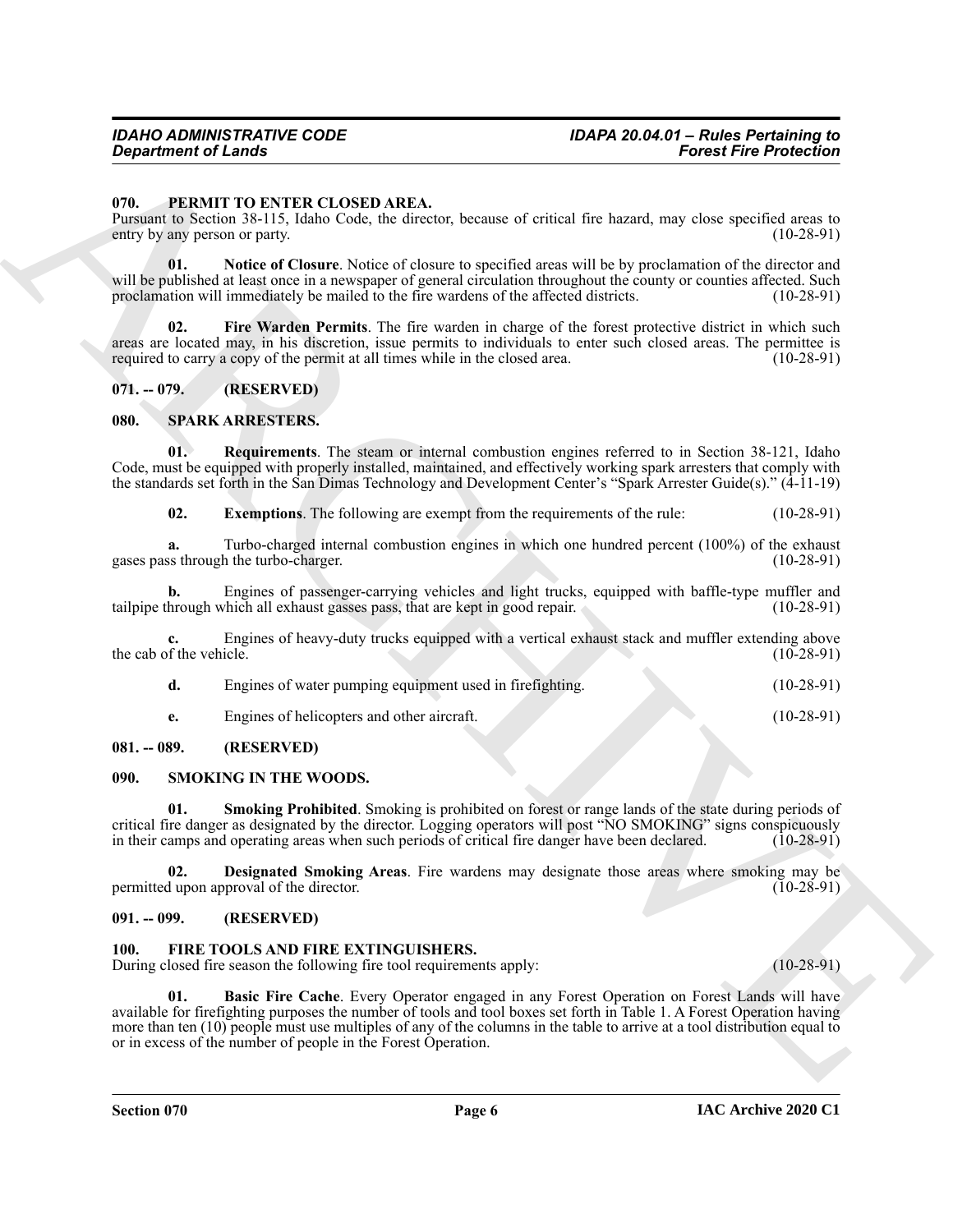|                              |                                                                                                                                                                                                                                                                                                                                                                                                                                                                                       | <b>TABLE 1</b> |                |                |                            |
|------------------------------|---------------------------------------------------------------------------------------------------------------------------------------------------------------------------------------------------------------------------------------------------------------------------------------------------------------------------------------------------------------------------------------------------------------------------------------------------------------------------------------|----------------|----------------|----------------|----------------------------|
|                              | People in Operation                                                                                                                                                                                                                                                                                                                                                                                                                                                                   | $2 - 5$        | $6 - 8$        | $9 - 10$       |                            |
|                              | <b>Tool Box</b>                                                                                                                                                                                                                                                                                                                                                                                                                                                                       | 1              | 1              | 1              |                            |
|                              | Shovels                                                                                                                                                                                                                                                                                                                                                                                                                                                                               | $\overline{c}$ | $\overline{4}$ | 5              |                            |
|                              | Pulaskis                                                                                                                                                                                                                                                                                                                                                                                                                                                                              | $\overline{c}$ | 4              | 4              |                            |
|                              | 5 gallon pump cans or bladder bags                                                                                                                                                                                                                                                                                                                                                                                                                                                    | $\mathbf{1}$   | 1              | $\overline{c}$ |                            |
| a.                           | The tool boxes required by this rule must be clearly marked "FOR FIRE USE ONLY"; and                                                                                                                                                                                                                                                                                                                                                                                                  |                |                |                | $(4-11-19)$<br>$(4-11-19)$ |
| $\mathbf{b}$ .               | The tools required by Subsection 100.01 must be in a location immediately accessible for<br>firefighting purposes, maintained in a serviceable condition and be fully functional at the time of deployment.                                                                                                                                                                                                                                                                           |                |                |                | $(4-11-19)$                |
| 02.<br>following:            | Warming Fires or Campfires. Except when in designated developed campgrounds or when<br>traveling as a pedestrian, all persons or parties igniting warming fires or campfires will be equipped with the                                                                                                                                                                                                                                                                                |                |                |                | $(10-28-91)$               |
| a.<br>wider blade.           | One (1) serviceable shovel at least twenty-four $(24)$ inches in overall length with six (6) inch or                                                                                                                                                                                                                                                                                                                                                                                  |                |                |                | $(10-28-91)$               |
| b.                           | One $(1)$ water container, capacity one $(1)$ gallon or more.                                                                                                                                                                                                                                                                                                                                                                                                                         |                |                |                | $(4-11-19)$                |
| 03.<br>than $4-BC$ .         | <b>Power Equipment</b> . Each unit of mobile or stationary power equipment other than portable power<br>saws, trail bikes, motorcycles, all-terrain vehicles and similar type vehicles operating on forest lands of the state must<br>be equipped with a minimum of one (1) chemical fire extinguisher rated by the Underwriters Laboratory as not less                                                                                                                               |                |                |                | $(10-28-91)$               |
| 04.                          | Portable Power Saw. Any person using a portable power saw on forest land in the state must have<br>the following immediately available for the prevention and suppression of fire:                                                                                                                                                                                                                                                                                                    |                |                |                | $(10-28-91)$               |
| a.                           | A fully charged operable fire extinguisher of at least eight (8) ounce minimum capacity.                                                                                                                                                                                                                                                                                                                                                                                              |                |                |                | $(10-28-91)$               |
|                              | A serviceable round-pointed size zero (0) or larger shovel.                                                                                                                                                                                                                                                                                                                                                                                                                           |                |                |                |                            |
| b.                           |                                                                                                                                                                                                                                                                                                                                                                                                                                                                                       |                |                |                | $(10-28-91)$               |
| $101. - 109.$                |                                                                                                                                                                                                                                                                                                                                                                                                                                                                                       |                |                |                |                            |
|                              | (RESERVED)<br><b>FIRE CREWS.</b><br>When engaged in a Forest Operation on Forest Lands during closed fire season, the person responsible for the Forest<br>Operation designates a fire crew and a fire foreman, with powers to act for their employer, to take immediate initial<br>action within the scope of their knowledge, skills and abilities and make a reasonable effort to suppress any fire<br>starting on the Operating Area without compromising the safety of the crew. |                |                |                | (4-11-19)                  |
| <b>110.</b><br>$111. - 119.$ | (RESERVED)                                                                                                                                                                                                                                                                                                                                                                                                                                                                            |                |                |                |                            |

#### (4-11-19)

#### <span id="page-6-7"></span><span id="page-6-6"></span><span id="page-6-5"></span><span id="page-6-0"></span>**101. -- 109. (RESERVED)**

#### <span id="page-6-4"></span><span id="page-6-1"></span>**110. FIRE CREWS.**

#### <span id="page-6-2"></span>**111. -- 119. (RESERVED)**

#### <span id="page-6-9"></span><span id="page-6-8"></span><span id="page-6-3"></span>**120. RESTRICTED ACTIVITIES.**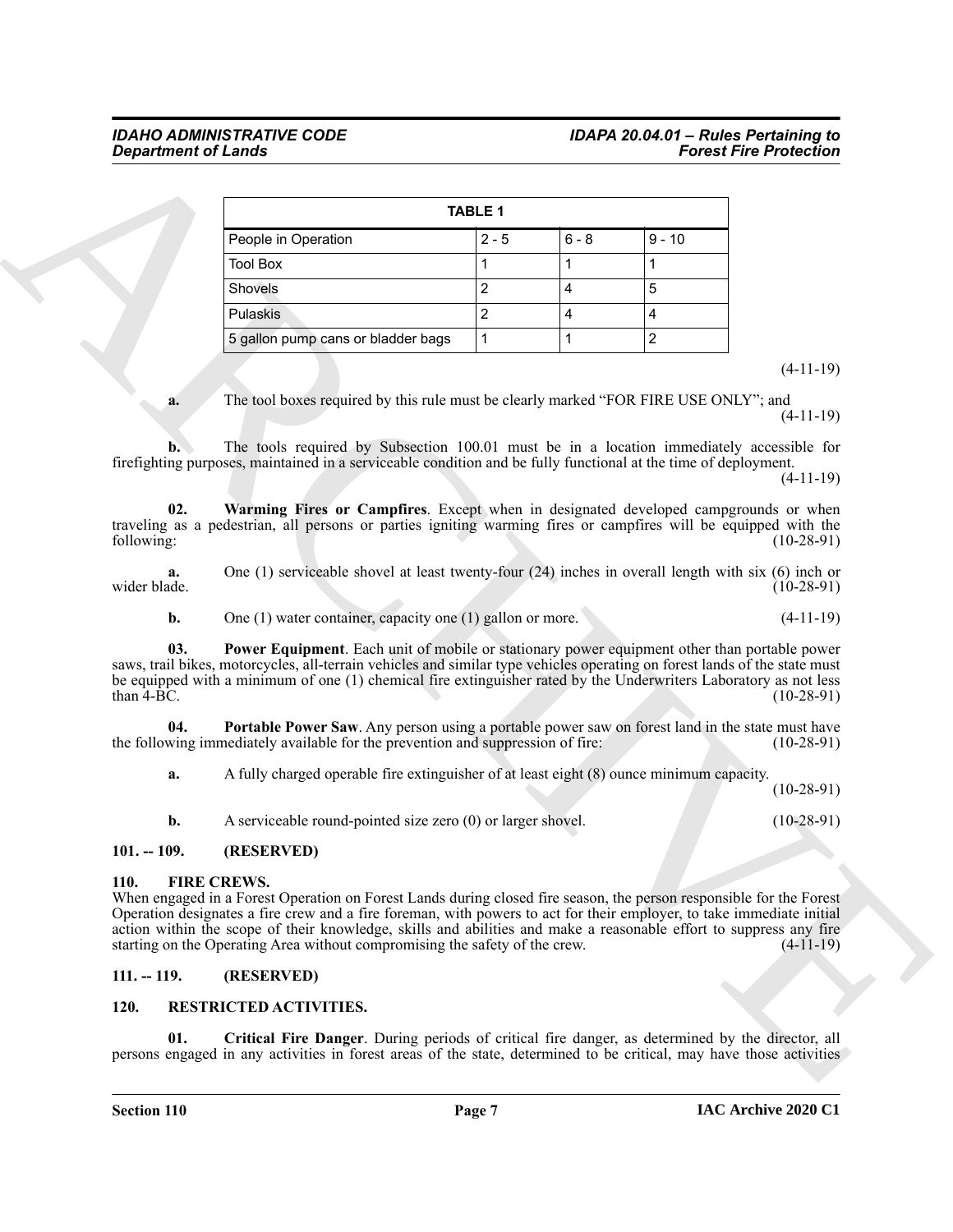restricted to the least dangerous periods of the day. (10-28-91)

<span id="page-7-6"></span>**02. Notice**. Notification of such restriction will be by proclamation of the director and will be published at least once in a newspaper of general circulation throughout the county or counties affected. (10-28-91)

#### <span id="page-7-0"></span>**121. -- 129. (RESERVED)**

*Department of Lands* 

#### <span id="page-7-7"></span><span id="page-7-1"></span>**130. WATER SUPPLY AND EQUIPMENT.**

Every Operator conducting a Forest Operation using a cable logging system or a metal tracked harvester during the period of July 1st through September 30th annually must provide the following water supply and fire suppression equipment in the Operating Area. (4-11-19)

#### <span id="page-7-10"></span>**01. Water Supply**. (4-11-19)

**a.** The water supply must consist of a self-propelled motor vehicle or trailer equipped with a water taining not less than two hundred (200) gallons of water. (4-11-19)  $tank$  containing not less than two hundred (200) gallons of water.

**b.** Trailers used for this purpose will be equipped with a functional hitch attachment and have a serviceable tow vehicle immediately available to provide for timely fire suppression response. (4-11-19)

#### <span id="page-7-9"></span>**02. Water Delivery**. (4-11-19)

**Consider of Leads were standard and the standard interaction of the Consider Archives Consider the Leads Construction of the Consider Archives Construction of the Construction of the Construction of the Construction of t a.** Water pump. The size and capacity of the water pump must be sufficient to provide a discharge of not less than twenty (20) gallons per minute when pumping through fifty (50) feet of hose of not less than three quarter  $(\frac{3}{4})$  inch inside diameter with an adjustable nozzle at pump level.  $(4-11-19)$ 

**b.** Hose and nozzle. The Operator must have at least five hundred (500) feet of serviceable hose of not three quarter ( $\frac{3}{4}$ ) inch inside diameter and a nozzle. (4-11-19) less than three quarter  $(3/4)$  inch inside diameter and a nozzle.

#### <span id="page-7-8"></span>**03. Readiness**. (4-11-19)

**a.** All hose, motor vehicles, trailers, tanks, nozzles and pumps will be kept ready for immediate use during active operations, including fire watch service as set forth in Section 140 of these rules. (4-11-19)

**b.** The water supply, pump, a minimum of two hundred (200) feet of hose packaged in a suitable manner for immediate deployment, and the nozzle will be maintained as a connected, operating unit ready for immediate use. (4-11-19)

<span id="page-7-11"></span>**04. Water Supply and Equipment Exemption**. A Forest Operation conducted under an Option 1 Certificate of Compliance is exempt from the water supply and equipment requirements of Section 130. (4-11-19)

#### <span id="page-7-2"></span>**131. -- 139. (RESERVED)**

#### <span id="page-7-4"></span><span id="page-7-3"></span>**140. FIRE WATCH SERVICE.**

Every Operator engaged in a Forest Operation within a Stage 2 proclamation area must provide Fire Watch Service in the Operating Area.

<span id="page-7-5"></span>**01. Duties and Requirements**. Fire Watch Service consists of at least one (1) person who: (4-11-19)

**a.** Is constantly on duty for three (3) hours after all power-operated equipment has been shut down for (4-11-19) the day.  $(4-11-19)$ 

**b.** Visually observes the Operating Area where activity occurred during the day. (4-11-19)

**c.** Has adequate equipment for transportation and communications to summon fire-fighting assistance ly manner; and (4-11-19) in a timely manner; and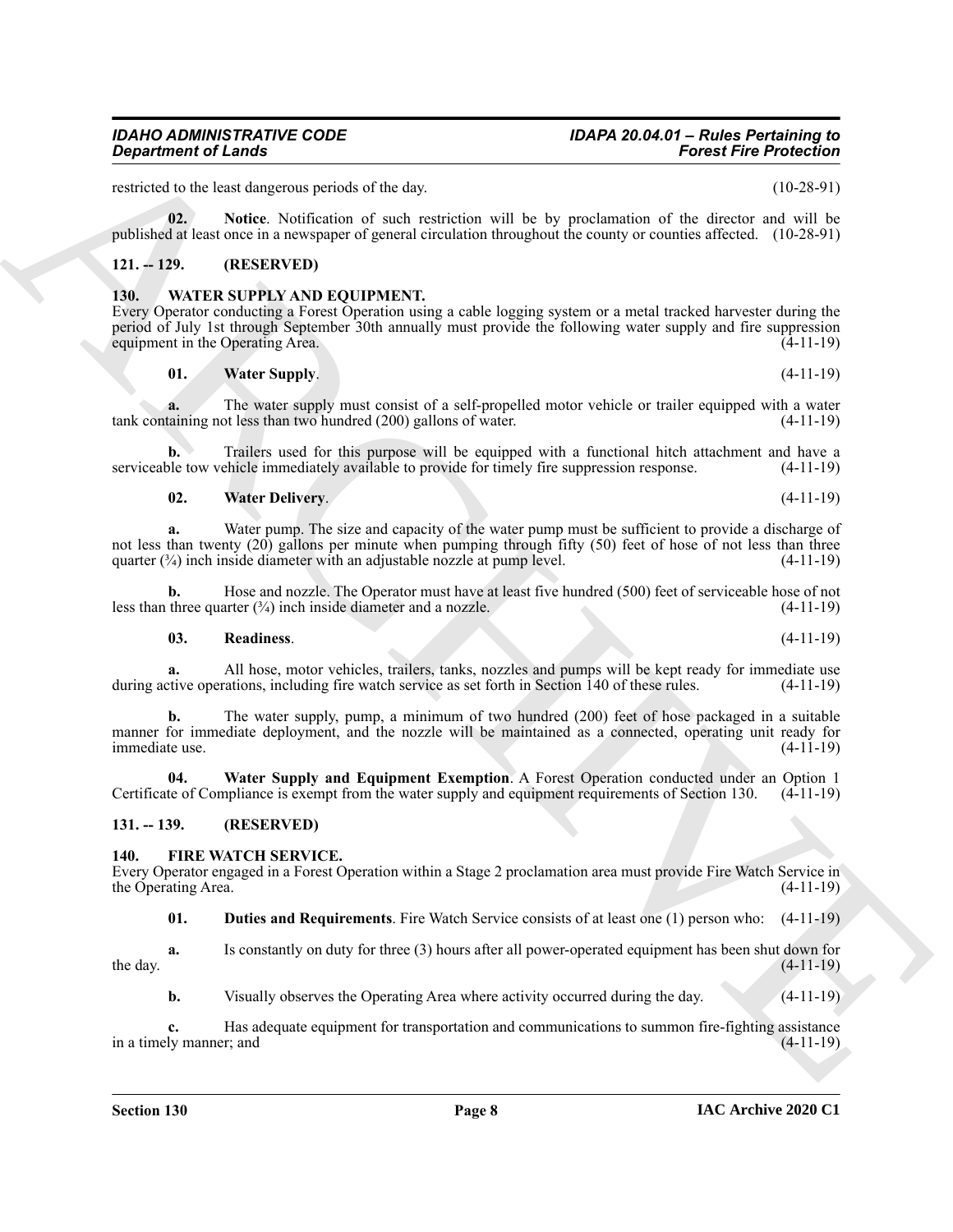#### <span id="page-8-3"></span><span id="page-8-0"></span>**141. -- 149. (RESERVED)**

#### <span id="page-8-5"></span><span id="page-8-4"></span><span id="page-8-2"></span><span id="page-8-1"></span>**150. OPERATION AREA FIRE PREVENTION.**

| Immediately responds to any fire in the Operating Area to initiate such fire suppression actions to<br>d.<br>suppress the fire within the scope of their knowledge, skills and abilities.<br>$(4-11-19)$<br>Fire Watch Service Exemption. A Forest Operation conducted under an Option 1 Certificate of<br>02.<br>Compliance is exempt from the fire watch service requirements of Section 140.<br>$(4-11-19)$<br>$141. - 149.$<br>(RESERVED)<br><b>OPERATION AREA FIRE PREVENTION.</b><br>150.<br>To prevent the spread of fire on or from an Operating Area, every Operator conducting a Forest Operation during the<br>period of July 1st through September 30th, annually, must comply with the following precautions:<br>$(4-11-19)$<br>Cable or Cable Assisted Logging. The following practices and equipment are required by the<br>01.<br>operator when conducting a cable logging operation on forest land.<br>$(4-11-19)$<br>Clear the ground of all flammable debris for not less than ten (10) feet slope distance from the point<br>directly below any block.<br>$(4-11-19)$<br>Prevent moving lines from rubbing on rock or woody material in such a way to cause sparks or<br>b.<br>sufficient heat that may cause fuel ignition.<br>$(4-11-19)$<br>Provide a water supply that complies with the capacity, pump, hose, nozzle and readiness<br>requirements set forth in Section 130 of these rules.<br>$(4-11-19)$<br>d.<br>Provide at each Block:<br>$(4-11-19)$<br>One $(1)$ pump equipped can or bladder containing not less than five $(5)$ gallons of water; and<br>i.<br>$(4-11-19)$<br>ii.<br>One $(1)$ round pointed size zero $(0)$ or larger shovel in a serviceable condition.<br>$(4-11-19)$<br>$151. - 999.$<br>(RESERVED) | <b>Department of Lands</b><br><b>Forest Fire Protection</b> |  |
|----------------------------------------------------------------------------------------------------------------------------------------------------------------------------------------------------------------------------------------------------------------------------------------------------------------------------------------------------------------------------------------------------------------------------------------------------------------------------------------------------------------------------------------------------------------------------------------------------------------------------------------------------------------------------------------------------------------------------------------------------------------------------------------------------------------------------------------------------------------------------------------------------------------------------------------------------------------------------------------------------------------------------------------------------------------------------------------------------------------------------------------------------------------------------------------------------------------------------------------------------------------------------------------------------------------------------------------------------------------------------------------------------------------------------------------------------------------------------------------------------------------------------------------------------------------------------------------------------------------------------------------------------------------------------------------------------------------------------------------------------------|-------------------------------------------------------------|--|
|                                                                                                                                                                                                                                                                                                                                                                                                                                                                                                                                                                                                                                                                                                                                                                                                                                                                                                                                                                                                                                                                                                                                                                                                                                                                                                                                                                                                                                                                                                                                                                                                                                                                                                                                                          |                                                             |  |
|                                                                                                                                                                                                                                                                                                                                                                                                                                                                                                                                                                                                                                                                                                                                                                                                                                                                                                                                                                                                                                                                                                                                                                                                                                                                                                                                                                                                                                                                                                                                                                                                                                                                                                                                                          |                                                             |  |
|                                                                                                                                                                                                                                                                                                                                                                                                                                                                                                                                                                                                                                                                                                                                                                                                                                                                                                                                                                                                                                                                                                                                                                                                                                                                                                                                                                                                                                                                                                                                                                                                                                                                                                                                                          |                                                             |  |
|                                                                                                                                                                                                                                                                                                                                                                                                                                                                                                                                                                                                                                                                                                                                                                                                                                                                                                                                                                                                                                                                                                                                                                                                                                                                                                                                                                                                                                                                                                                                                                                                                                                                                                                                                          |                                                             |  |
|                                                                                                                                                                                                                                                                                                                                                                                                                                                                                                                                                                                                                                                                                                                                                                                                                                                                                                                                                                                                                                                                                                                                                                                                                                                                                                                                                                                                                                                                                                                                                                                                                                                                                                                                                          |                                                             |  |
|                                                                                                                                                                                                                                                                                                                                                                                                                                                                                                                                                                                                                                                                                                                                                                                                                                                                                                                                                                                                                                                                                                                                                                                                                                                                                                                                                                                                                                                                                                                                                                                                                                                                                                                                                          |                                                             |  |
|                                                                                                                                                                                                                                                                                                                                                                                                                                                                                                                                                                                                                                                                                                                                                                                                                                                                                                                                                                                                                                                                                                                                                                                                                                                                                                                                                                                                                                                                                                                                                                                                                                                                                                                                                          |                                                             |  |
|                                                                                                                                                                                                                                                                                                                                                                                                                                                                                                                                                                                                                                                                                                                                                                                                                                                                                                                                                                                                                                                                                                                                                                                                                                                                                                                                                                                                                                                                                                                                                                                                                                                                                                                                                          |                                                             |  |
|                                                                                                                                                                                                                                                                                                                                                                                                                                                                                                                                                                                                                                                                                                                                                                                                                                                                                                                                                                                                                                                                                                                                                                                                                                                                                                                                                                                                                                                                                                                                                                                                                                                                                                                                                          |                                                             |  |
|                                                                                                                                                                                                                                                                                                                                                                                                                                                                                                                                                                                                                                                                                                                                                                                                                                                                                                                                                                                                                                                                                                                                                                                                                                                                                                                                                                                                                                                                                                                                                                                                                                                                                                                                                          |                                                             |  |
|                                                                                                                                                                                                                                                                                                                                                                                                                                                                                                                                                                                                                                                                                                                                                                                                                                                                                                                                                                                                                                                                                                                                                                                                                                                                                                                                                                                                                                                                                                                                                                                                                                                                                                                                                          |                                                             |  |
|                                                                                                                                                                                                                                                                                                                                                                                                                                                                                                                                                                                                                                                                                                                                                                                                                                                                                                                                                                                                                                                                                                                                                                                                                                                                                                                                                                                                                                                                                                                                                                                                                                                                                                                                                          |                                                             |  |